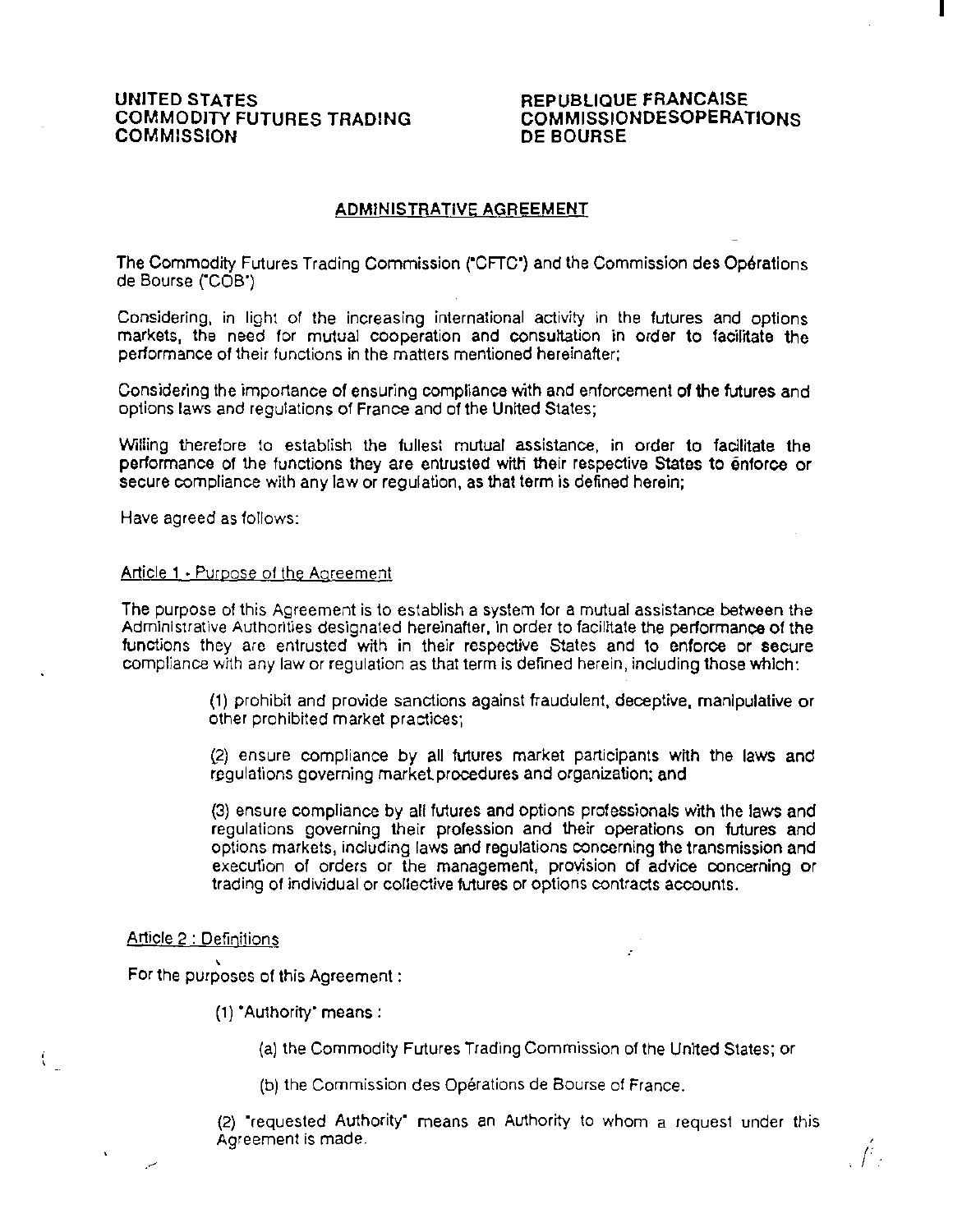(3) 'requesting Authority' means an Authority making a request under this Agreement.

I

(4) 'person" means an individual, association, partnership, corporation or trust, or any other legal entity.

(5} "futures contract' means any agreement, transaction involving or contract for the purchase or sale of a commodity, financial instrument or index-for future delivery within the jurisdiction of a iequested authority.

(6) "option contract' means any agreement, transaction invotving or any contract or transaction which is of the character of, or is commonly known to the futures markets as an option, bid, offer, put, call, within the jurisdiction of a requested authority.

(7) "futures market' means any market maintained for the offer or sale of a futures or option contract.

(8) 'customer' means a person who directly or indirectly has, holds or places an order to obtain, a beneficial interest in a futures or option contract.

(9) "professional carrying out operations in the Mures market" means:

(a) any person who engages in a futures or options business relating to offering, transacting, clearing or settling futures or option contracts; collecting, executing or transmittlng orders given by customers in connection with futures or option contracts; engaging for his own account, or for the account of customers, in the individual or collective managemont, provision of advice concerning or trading of futures or option contracts accounts; or advising others in these matters, and

(b) any person who is associated with another person who performs any function listed in subparagraph (a) including without limitation an employee or authorized representative.

00) ·raws and regulations• means the provisions of the laws of the United States and France or any rule adopted or order Issued thereunder by one of the Authorities, concerning:

(a) the prohibition and investigation of, and sanctions applicable to, misrepresentation, or the use of fraudulent, deceptive, manipulative or other prohibited practices in connection with any futures or option contract;

(b) the prohibition and investigation of, and sanctions applicable to, any failure by a professional carrying out operations In the futures markets pertaining to his profession or his function in the futures markets, Including failures pertaining to the handling, transmission and execution of orders, the management, provision of advice concerning or trading of any individual or collective futures or option contracts account, the settlement of futures or option contracts transactions, the safeguarding and custody of customer futures and options contracts accounts, and any financial or operational requirements.

 $\frac{1}{2}$  ,  $\frac{1}{2}$ 

Ň.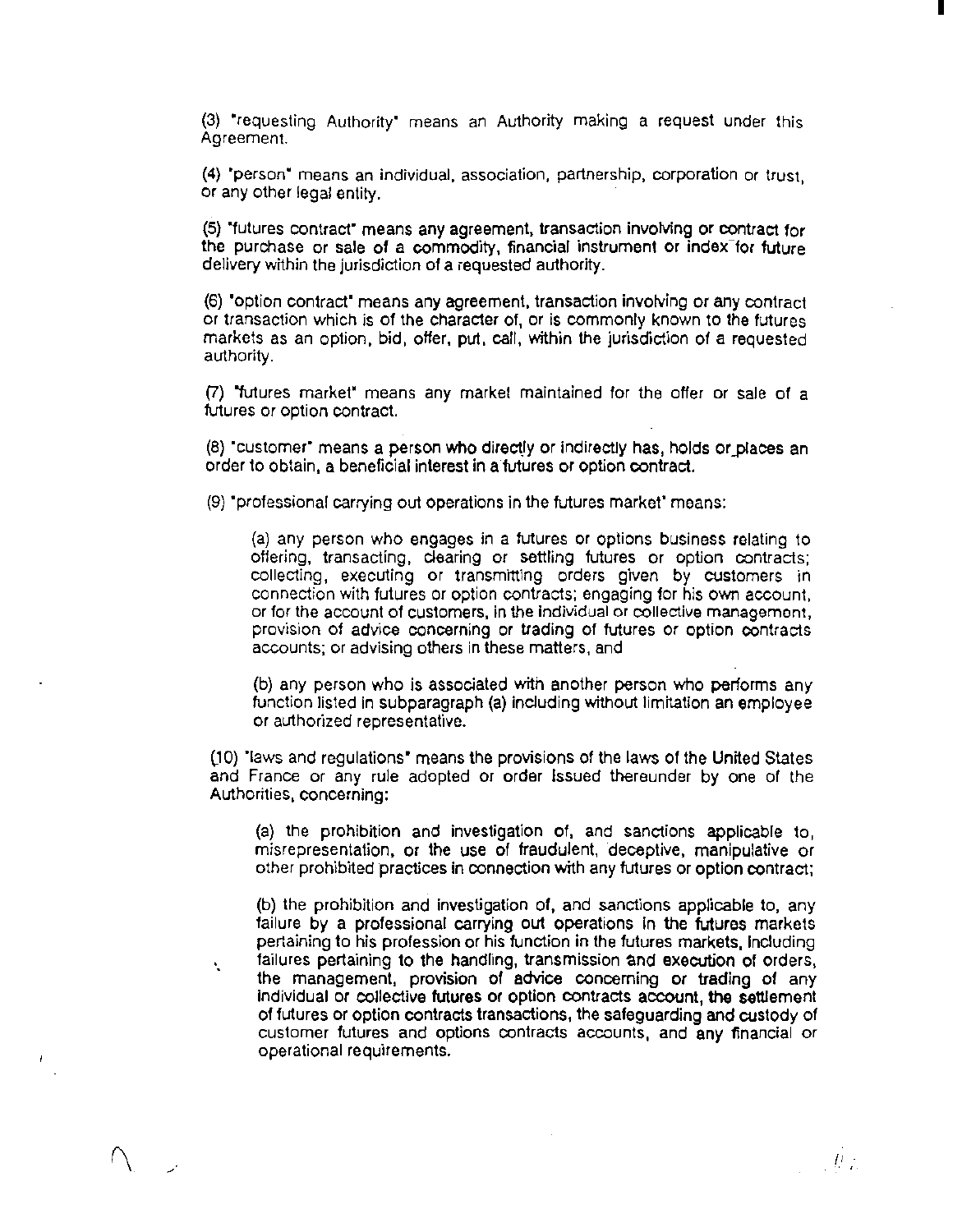## Article 3 : Scope of Assistance

1. The Authorities agree to provide each other the fullest assistanca under this Agreement, in order to facilitate the exchange of information between such Authorities relating to facts in connection with investigations to determine wether any person has violated the laws and regulations of the State of the requesting authortty. For that purpose, they agree to :

- (a) provide access to information in their files;
- (b) !ake the evidence of persons; and
- (c) obtain documents from persons.

2. In order to comply with any request for assistance relating to customers or professionals carrying out operations in the futures markets, as well as any person likely to have information in connection with the facts contemplated by the request, the requested Authority shall use all its powers and means according to procedures provided under the law of the State of the requested Authority.

# Article 4 : General Principles

1. This Agreement does not prohibit either Authority from taking measures, to the extent permitted by international law, otherwise than as provided herein to obtain information necessary to ensure compliance with or enforcement of the laws or regulations. of their respective States.

2. No provision of this Agreement shall be construed as conferring the right to ask for or challenge the execution of a request for assistance upon any person or authority other than those designated in Article 2.1.

3. Assistance under this Agreement may be denied where:

(a) the execution of the request would prejudice the sovereignty, security, fundamental economic interests, or public order of the State of the requested Authority;

(b) the request is not in accordance with the provisions set forth in this Agreement;

(c) the information requested concerns facts which originated before the date of effect of this Agreement:

(d) a criminal proceeding has already been initiated in the State of the requested Authority based upon the same facts and against the same persons, or the same persons have already been finally sanctioned on the same charges by the competent authorities of the State of the requested Authority, unless the requesting Authority can demonstrate that the relief or sanctions sought in any such proceeding would not be duplicative of any relief or sanctions obtained in the State of the requested Authority.

I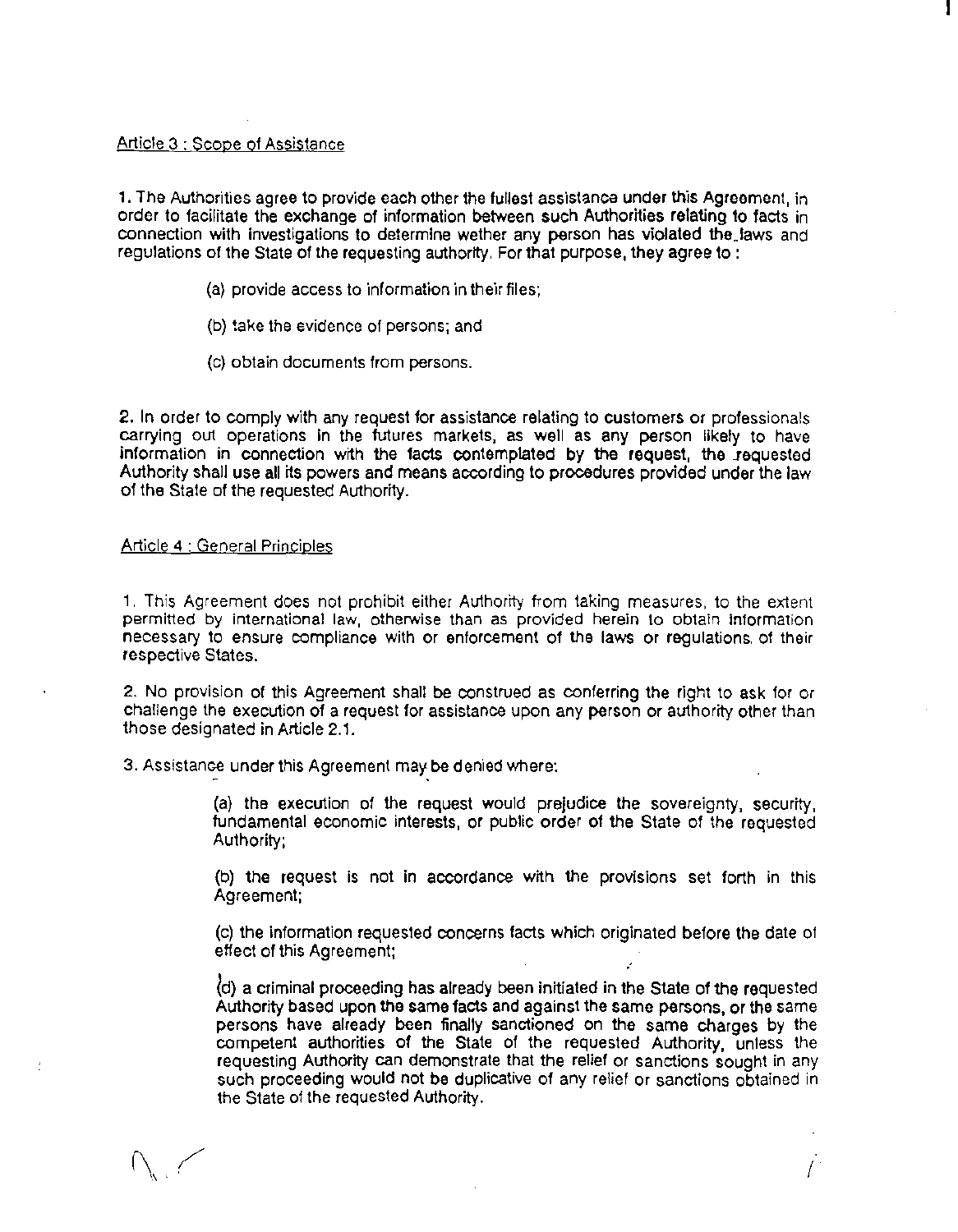### Article 5 : Requests for Assistance

1. Requests for assistance must be made in writing and addressed to the requested Authority's contact officer listed in Appendix A. Requests shall be accompanied by a translation into English in the case of a request to the Commodity Futures Trading Commission and into French in the case of a request to the Commission des Operations de Bourse.

2. The request for assistance shall specify the following:

(a) the information sought by the requesting Authortty;

(b) a general description of both the matter which is the subject of the request, the purpose for which the information is sought, and the grounds upon which the breach of the law or regulation is suspected;

(c) the persons or entities suspected by tbe requesting Authority of possessing the information sought, or the places where such information may be obtained, if the requesting Authority is knowledgeable thereof:

(d) the laws or regulations pertaining to the matter which is the subject of the request; and

(e) the desired time period for the reply and, where appropriate, the urgency thereof.

3. In the event of urgency, requests for assistance and replies to such requests may be transmitted by summary or emergency procedures defined by mutual agreement of the Authorities, provided that they are confirmed in the manner prescribed in paragraphs 1 and 2 of this article.

### Article 6 : Execution of Reauests

1. Access to information held in the files of the requested authority will be provided upon request of the requesting Authority according to Article 5.

2. If the requesting Authority so specifies in the request, the testimony or statement of any person who has participated directly or indirectly in the facts specffied in the request, or who has information relating to those facts, shall be taken and the production of any relevant document shall be required. Testimony and statements shall be taken in the same manner and to the same extent as In investigations or proceedings in the State of the requested Authority.

• 3. A witness whose testimony or statement is taken pursuant to a request shall have the right to have counsel present during the taking of the testimony or statement.

4. While it shall not be the normal practice, if the requested Authority consents, representatives designated by the requesting Authority may be present when a statement or testimony is taken and may prescribe specffic questions to be asked;

5. While it shall not be the normal practice, if the requested Authority consents, a verbatim transcript may be made of the testimony.

 $\hat{\xi}_a$ 

I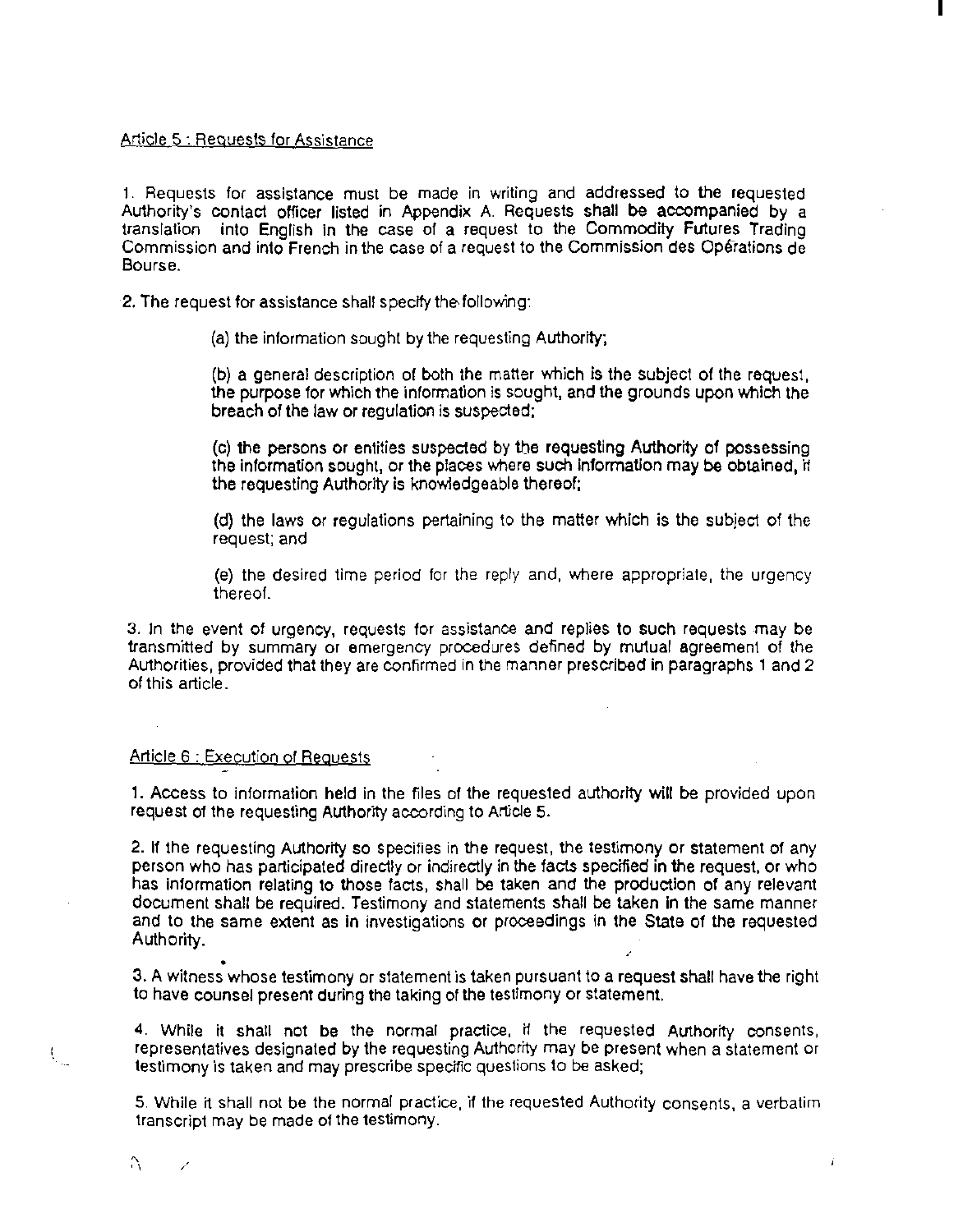## Article 7 : Permissible Use of Information

1. The requesting Authority may use the information furnished solely:

(a) for purposes stated in the request, including ensuring compliance with or enforcement of the legal provisions speclfied in the request; or

(b) for purposes within the general framework of the use stated in the request, including conducting a ci'vil or administrative enforcement proceeding, assisting in a setf-regulatory enforcement proceeding, assisting in a proceeding, Including a proceeding whose purpose is to permit a subsequent criminal prosecution, or conducting any investigation related thereto for any general charge applicable to the violation of the provision specified in the request.

2. To use the information furnished for any purpose other than those stated in paragraph 1 of this article, the requesting Authority must first inform the requested Authority of its intention and provide it the opportunity to oppose the utilization. H under such conditions the requested Authority does not oppose the use of the Information for purposes other than those stated in paragraph 1 of this article, it may subject the utilization of the information to certain conditions. If use of the information is opposed by the requested Authortty, the Authorities agree to consutt pursuant to Article 9 concerning the raasons for the refusal and the circumstances under which use of the information might otherwise be allowed.

### Article 8 : Confidentiality of Requests

1. Each Authority shall keep confidential requests made within the framework of this Agreement, the contents of such requests, and any other matters arising during the operation of this Agreement, including consuttations between the Authorities.

2. In all cases, the requesting Authority shall keep confidential any information received pursuant to this Agreement to the same extent as such information would be kept conftdential in the territory of the State of the requested Authority, except in the case where the information provided must be disclosed in the course of its use pursuant to article 7 above.

3. However, the Authorities may, by mutual agreement, make an exception to the principle set forth in Paragraphs 1 and 2 above, to the extent permitted by the law applicable to each Authority.

#### Article 9 : Disputes and Consultations

1. In any case of dispute over the meaning of any term used in this Agreement, the Authorities shall define the terms herein by mutual agreement.

2. The Authorities will keep the operation of this Agreement under continuous review and will consult with a view to improving its operation and resolving any matters which may arise. In particular, the Authorities will consuft upon request in the event of:

> (a) a refusal by one Authority to comply wtth a request for information on the grounds set forth in paragraph 3 of Article 4 or in paragraph 2 of Article 7; or

 $\mathcal{N}$ 

÷

I